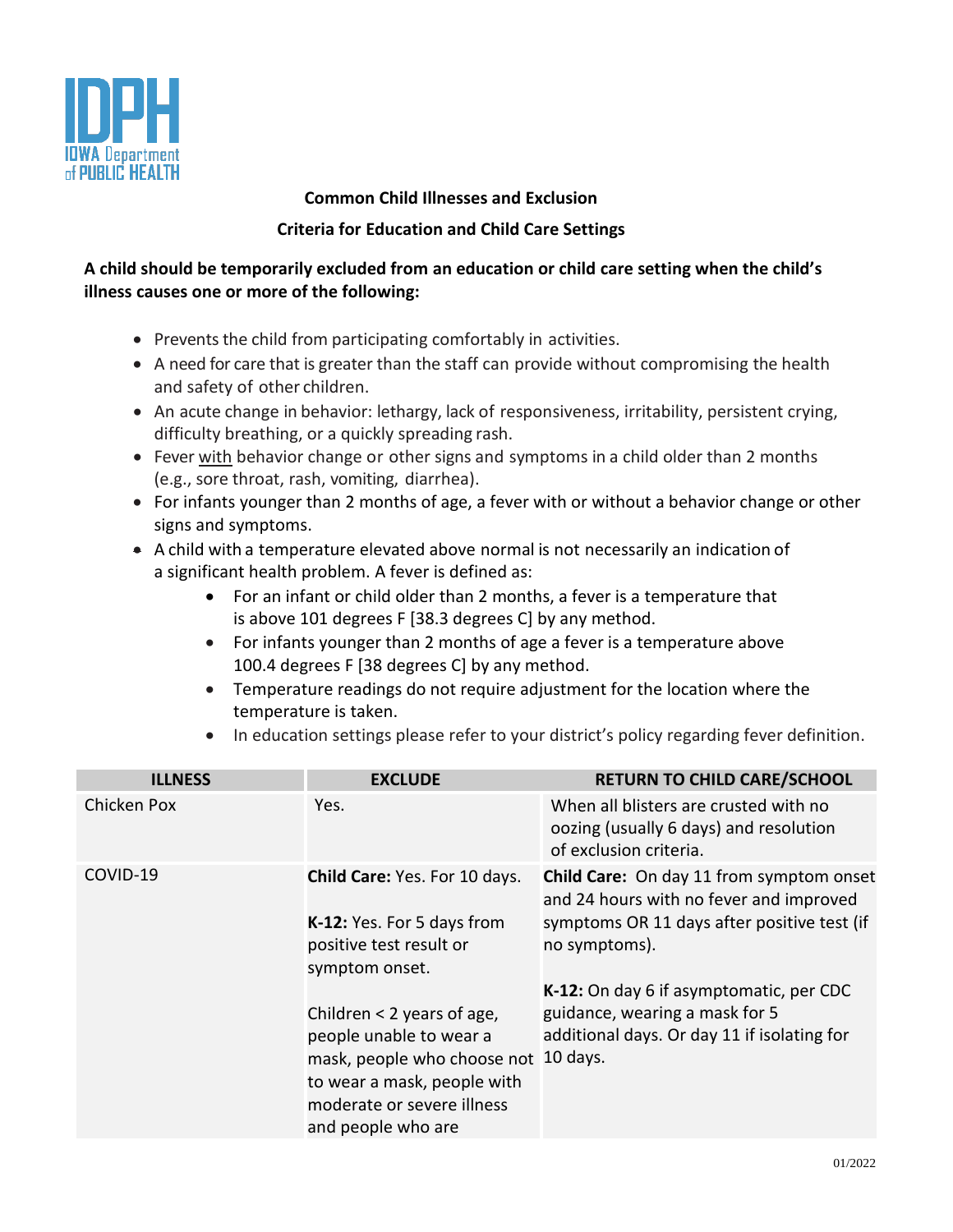|                               | immunocompromised should<br>isolate for 10 days. Returning<br>on day 11.                                                                     |                                                                                                                                                                                                                                                                            |
|-------------------------------|----------------------------------------------------------------------------------------------------------------------------------------------|----------------------------------------------------------------------------------------------------------------------------------------------------------------------------------------------------------------------------------------------------------------------------|
| Diarrhea (infectious)         | Yes (there are special<br>exclusion rules for E.coli<br>0157.H7, Shigella and<br>cryptosporidiosis).                                         | When diarrhea stops and health care<br>provider and public health official states<br>the child may return.                                                                                                                                                                 |
| Diarrhea (non-infectious)     | Yes, if stool cannot be<br>contained in the diaper, or if<br>toileted child has 2 or more<br>loose stools in 24 hours, or<br>blood in stool. | When diarrhea stops and resolution<br>of exclusion criteria.                                                                                                                                                                                                               |
| <b>Fifth Disease</b>          | No. Unless child meets<br>other exclusion criteria.                                                                                          | If excluded due to presence of other<br>exclusion criteria, resolution of exclusion<br>criteria.                                                                                                                                                                           |
| Hand and Mouth                | No. Unless child meets other<br>exclusion criteria. Or is<br>excessively drooling with<br>mouth sores.                                       | If excluded due to presence of other<br>exclusion criteria, resolution of exclusion<br>criteria.                                                                                                                                                                           |
| Head Lice (Pediculosis)       | No. Unless child meets<br>other exclusion criteria.                                                                                          | Treatment of anactive lice infestation<br>may be delayed until the end of the day.<br>Children do not need to miss school or<br>child care due to head lice. Treatment<br>recommendations can be found here:<br>https://www.cdc.gov/parasites/lice/he<br>ad/treatment.html |
| Impetigo                      | Yes, exclude at the end of<br>the day if blisters can be<br>covered.                                                                         | After child has been seen by the doctor,<br>after 24 hours on antibiotic, and blisters<br>are covered.                                                                                                                                                                     |
| Influenza                     | Yes.                                                                                                                                         | When child is fever free for 24 hours and<br>resolution of exclusion criteria.                                                                                                                                                                                             |
| Molluscum Contagiosum         | No. Unless child meets<br>other exclusion criteria.                                                                                          | Skin disease similar to warts. Do not share<br>towels or clothing and use good hand<br>hygiene.                                                                                                                                                                            |
| <b>MRSA</b>                   | No. Unless child meets<br>other exclusion criteria.                                                                                          | Wounds should be kept covered and<br>gloves worn during bandage changes. Do<br>not share towels or clothing and use good<br>hand hygiene.                                                                                                                                  |
| Otitis Media (ear infection)  | No. Unless child meets<br>other exclusion criteria.                                                                                          | If excluded due to presence of other<br>exclusion criteria, resolution of exclusion<br>criteria.                                                                                                                                                                           |
| Pertussis (Whooping<br>Cough) | Yes.                                                                                                                                         | Child may return after 5 days of antibiotics<br>and resolution of exclusion criteria.                                                                                                                                                                                      |